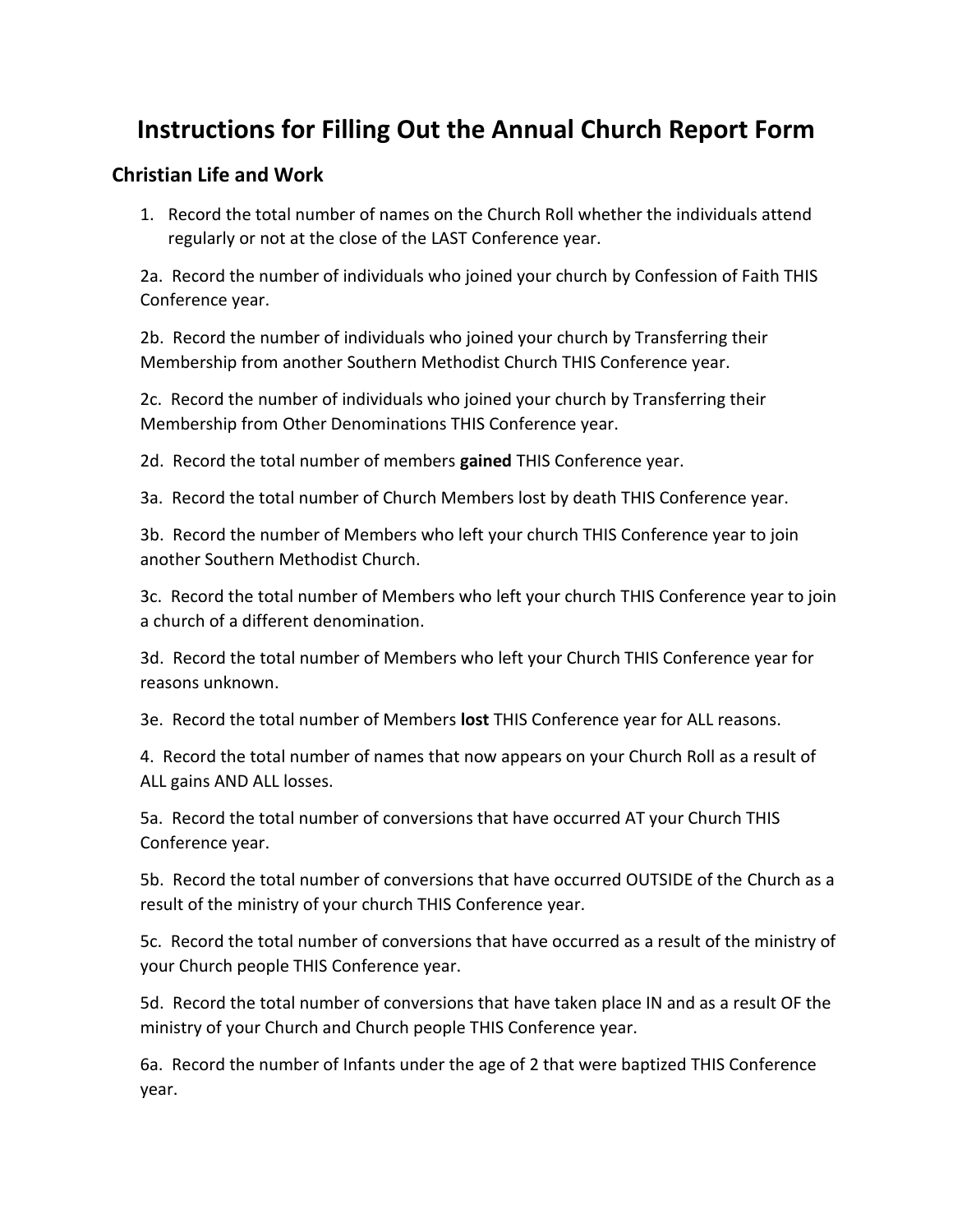6b. Record the number of Children between the ages of 2 and 17 that were baptized THIS Conference year.

6c. Record the number of Adults age 18 and over that were baptized THIS Conference year.

6d. Record the total number of people (ALL ages) baptized THIS Conference year.

7. – 10. Record the Average Attendance at each of these weekly Services by dividing the combined total number in attendance each week by the number of times the Services were held THIS Conference year. NOTE: Take the four (4) Quarterly Averages from your Quarterly Compilation Report, add them together, then divide by four (4) for each of these Services.

11a–c. Record the total number of Children, Youth, and Adults that were enrolled in your Sunday School Program THIS Conference year.

11d. Record the total number of people enrolled in your Sunday School Program THIS Conference year.

12. If your church held a VBS THIS Conference year, record the total number of participants in the Program.

13. Record the total number of young people that were enrolled in the Epworth League Program THIS Conference year.

14. Record the total number of men who were enrolled in the Cartwright Men's Fellowship THIS Conference year,

15. Record the total number of women and/or youth who were enrolled in ALL of the Missionary Societies sponsored by your church THIS Conference year.

16. Record the total number of students who are members of your church who are attending or did attend Southern Methodist College THIS Conference year.

17. Record the total number of individuals and/or families in your church who received the Southern Methodist THIS Conference year.

## **Finances**

#### **Local Giving**

18. Record the total amount of funds that your church contributed to Southern Methodist College THIS Conference year.

19. Record the total amount of funds that your church contributed to Southern Methodist Foreign Missions (General Fund as well as Designated) THIS Conference year,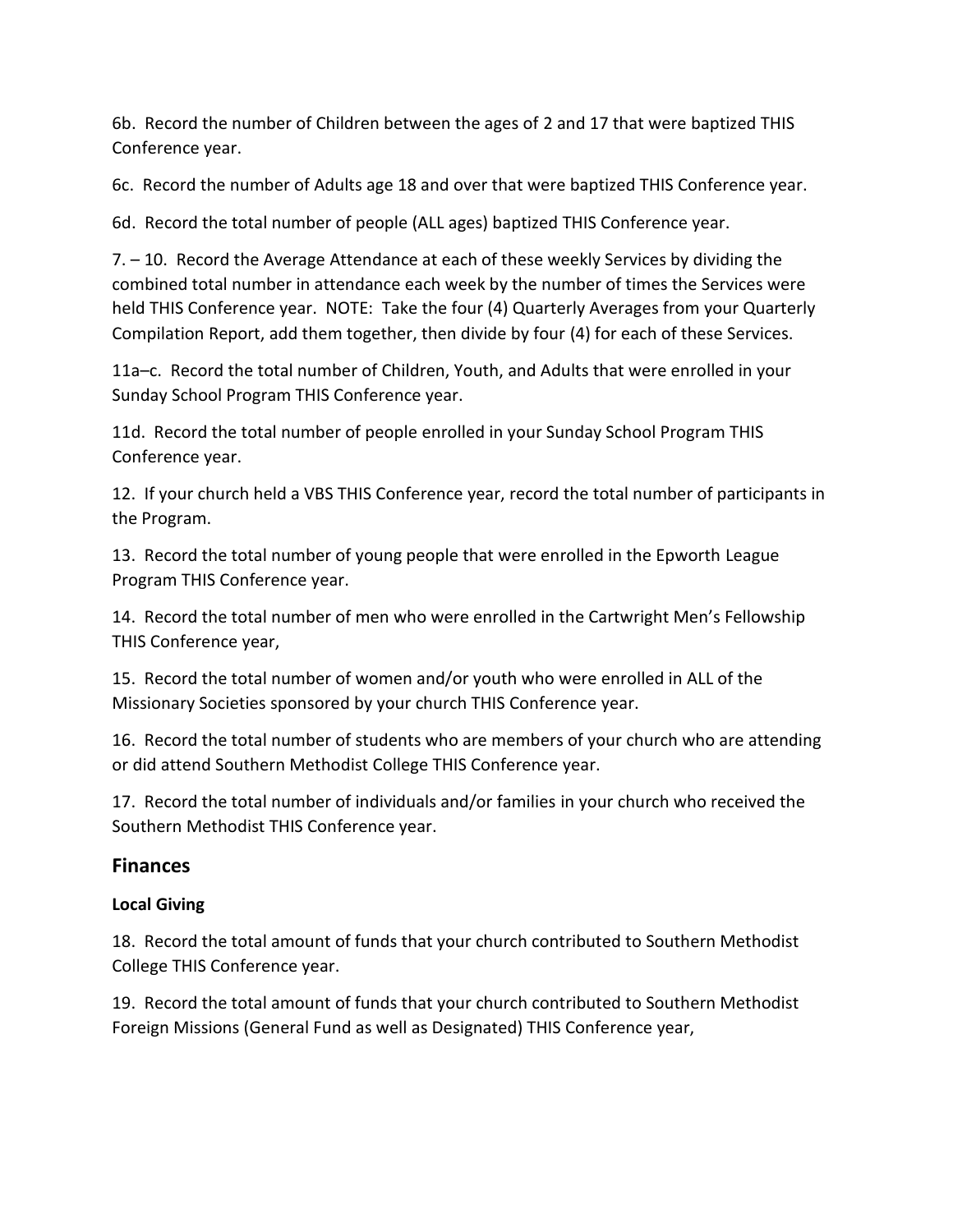20. Record the total amount of funds that your church contributed to General Conference Home Missions and Evangelism THIS Conference year. Note: If it was NOT a General Conference approved Project, then DO NOT record it here.

21. Record the total amount of funds that your church contributed to Other Missionary Projects THIS Conference year. Note: This would include ALL Projects that you supported whether it was an orphanage like Boy's Farm, the Youth Camps of your Conference, or a local soup kitchen, crisis pregnancy center, or individual in the church or community.

22. Record the total amount of funds that your church contributed for items 18-21.

#### **Local Income**

23. Record the total amount of funds that your church received for local operations. DO NOT include any monies received for College, Missions, Epworth League, Men's or Women's groups, Sunday School Classes or any other entity of the church which the church as a whole does not have control of the funds.

## **Local Expenditures**

24. Record the amount of actual money that is given to the Pastor for his personal use.

25. Put a figure here only if the Pastor is actually given money to pay for housing that is NOT provided by the church. DO NOT put the "rental value" of the parsonage in this blank.

26. Record the dollar value of all fringe benefits (Excluding housing) that are either given to or provided for the Pastor as a part of his pay package.

27. Record the total amount of funds that your church actually paid to your Pastor for his support THIS Conference year.

28. Record the total amount of funds that your church spent on the payment of notes, rent, and for the maintenance or improvements of ALL building owned or for which they are responsible.

29. Record the amount of funds that your church contributed to the Retirement Program THIS Conference year. If your Pastor is a participant in the Retirement Program (and it IS a requirement for all licensed ministers), then you are responsible to pay an amount equal to 6% of his BASE pay (the amount you recorded on line 24) into the program on his behalf. NOTE: This is the Church's responsibility and is NOT to be considered a part of the Pastor's salary. You are also required to withhold 3% of the Pastor's BASE pay to be contributed to his retirement account. The churches of the 1988 General Conference agreed to support this Program for the good of ALL of our ministers whether or not they have a Pastor in their employment or whether or not he is enrolled in the Retirement Program.